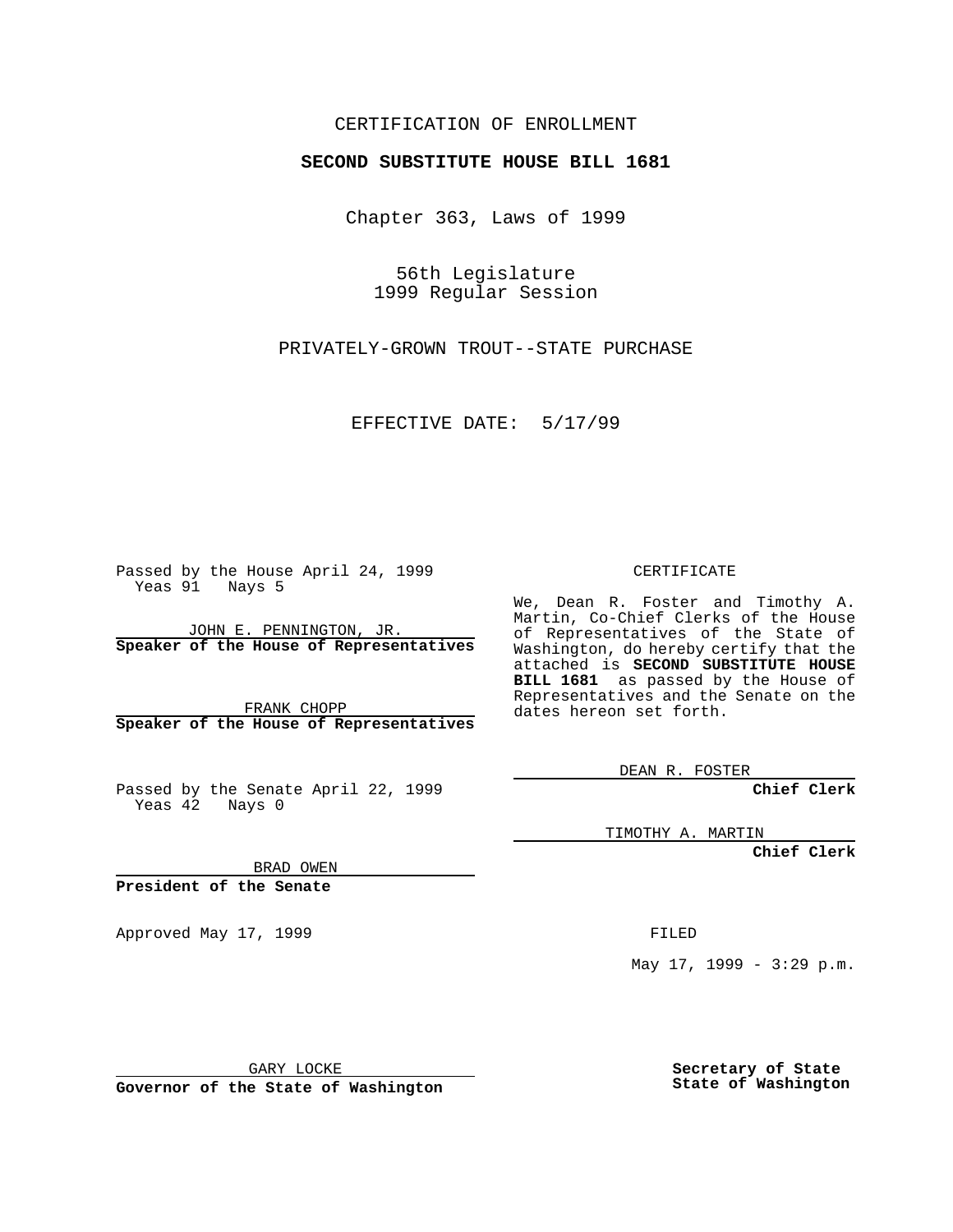## **SECOND SUBSTITUTE HOUSE BILL 1681** \_\_\_\_\_\_\_\_\_\_\_\_\_\_\_\_\_\_\_\_\_\_\_\_\_\_\_\_\_\_\_\_\_\_\_\_\_\_\_\_\_\_\_\_\_\_\_

\_\_\_\_\_\_\_\_\_\_\_\_\_\_\_\_\_\_\_\_\_\_\_\_\_\_\_\_\_\_\_\_\_\_\_\_\_\_\_\_\_\_\_\_\_\_\_

AS AMENDED BY THE SENATE

Passed Legislature - 1999 Regular Session

## **State of Washington 56th Legislature 1999 Regular Session**

**By** House Committee on Appropriations (originally sponsored by Representatives Buck, Grant, Sump, Schoesler, Boldt, Mastin and McMorris)

Read first time 03/08/1999.

 AN ACT Relating to state purchase of privately grown trout for planting in state waters; adding new sections to Title 77 RCW; creating a new section; and declaring an emergency.

BE IT ENACTED BY THE LEGISLATURE OF THE STATE OF WASHINGTON:

 NEW SECTION. **Sec. 1.** The legislature finds that it is beneficial to improve opportunities for trout fishing in order to satisfy the public's demand for recreational fishing during a time of declining opportunities to catch anadromous salmon and steelhead trout.

 Fish farmers can produce trout in a triploid genetic configuration for the purpose of certifying that the fish are sterile and that they cannot interbreed with wild trout. These fish are ideally suited to planting into public lakes and ponds to provide immediate recreational fishing at a reasonable cost. The fish continue to grow throughout their life cycle and have the potential to grow to trophy size.

 Planting of these catchable trout can provide increased angler participation, increased fishing license sales, increased tourism activities, and a boost to local economies.

 The department of fish and wildlife is authorized to purchase these privately produced fish to supplement existing department trout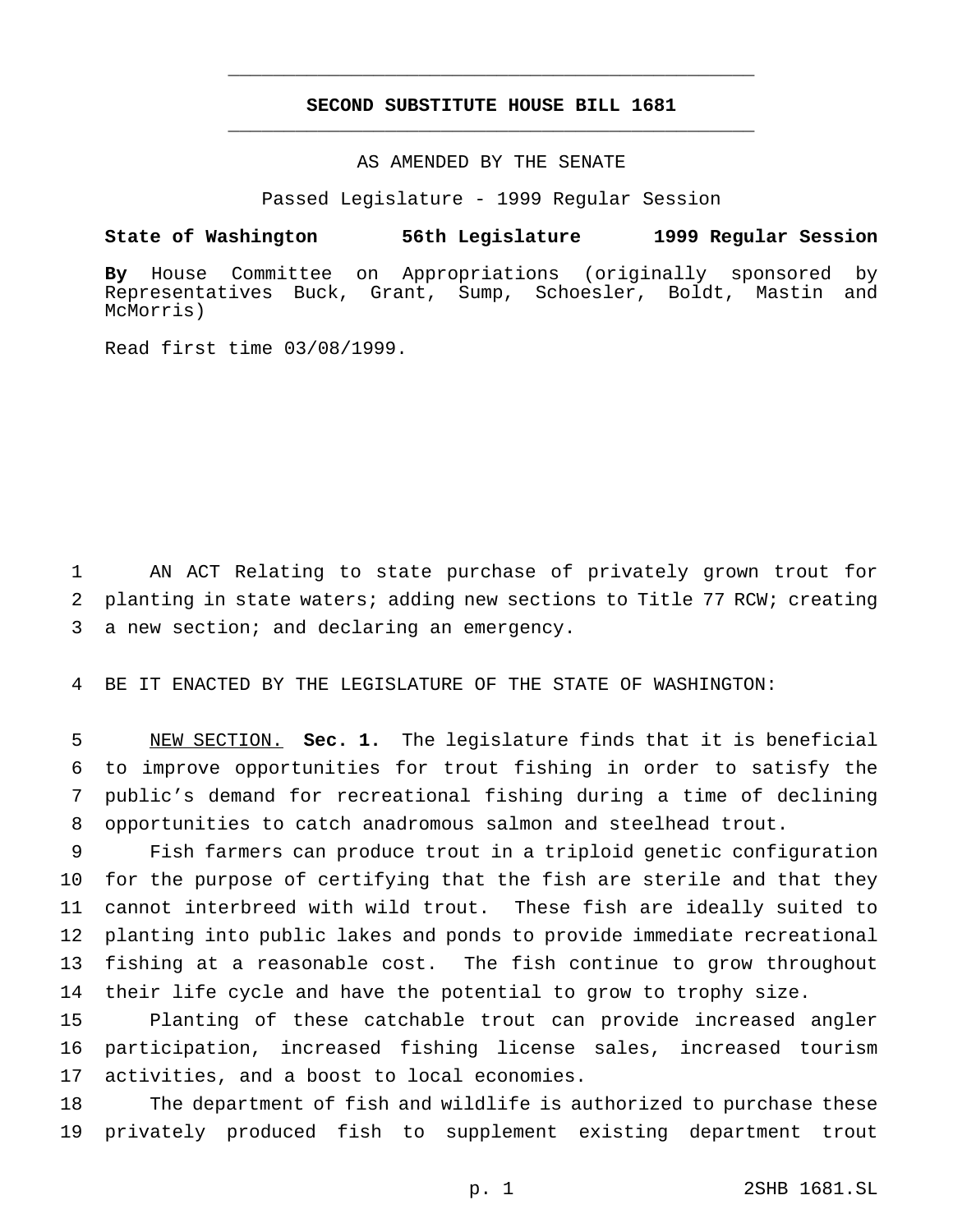hatchery production. The planting of these catchable trout in water bodies with water quality sufficient to support fish life must not have an adverse impact on the wild trout population.

 NEW SECTION. **Sec. 2.** The fish and wildlife commission in consultation with the department is authorized to determine which waters of the state are appropriate for this use during the 1999 and 2000 calendar years. In making this determination, the commission shall seek geographic distribution to assure opportunity to fishers state-wide.

 The commission in consultation with the department will determine the maximum number of fish that may be planted into state waters so as not to compete with the wild populations of fish species in the water body.

 NEW SECTION. **Sec. 3.** The fish and wildlife commission may authorize purchase of privately produced fish for the purposes of sections 1 and 2 of this act only if the cost of the program will be recovered by the estimated increase in revenue from license sales and federal funds directly attributable to the planting of these privately purchased fish.

 NEW SECTION. **Sec. 4.** The department of fish and wildlife shall report to the appropriate legislative committees by February 1, 2001, regarding the implementation of this act. The report shall include information regarding the location and number of fish planted, the size of the fish planted, and information relating to the cost-effectiveness of the catchable trout program, including an estimate of new license revenues generated by the programs.

 NEW SECTION. **Sec. 5.** Sections 1 through 3 of this act are each added to Title 77 RCW.

 NEW SECTION. **Sec. 6.** This act is necessary for the immediate preservation of the public peace, health, or safety, or support of the state government and its existing public institutions, and takes effect immediately.